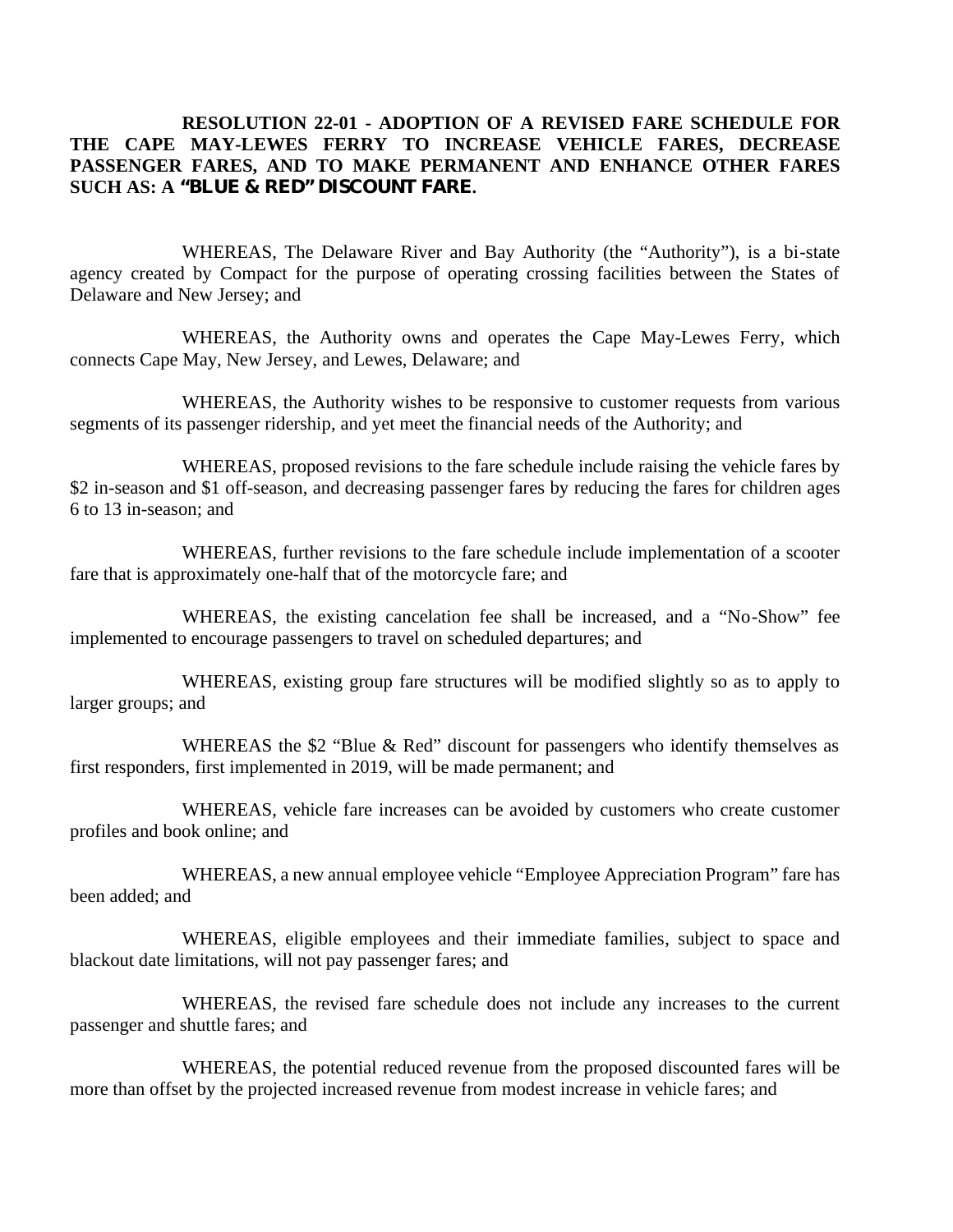WHEREAS, the Authority has concluded that the revised fare schedule is responsive to the public's concerns, and yet acts to meet the financial requirements of the Authority; and

WHEREAS, based on the foregoing, the Authority has concluded that the revised fare schedule is just and reasonable, necessary, proper, and desirable; and

WHEREAS, the Authority desires to amend the fare schedule with an effective date of April 1, 2022.

NOW, THEREFORE, BE IT RESOLVED, that the revised fare schedule for the Cape May-Lewes Ferry, attached hereto, is hereby adopted with an effective date of April 1, 2022.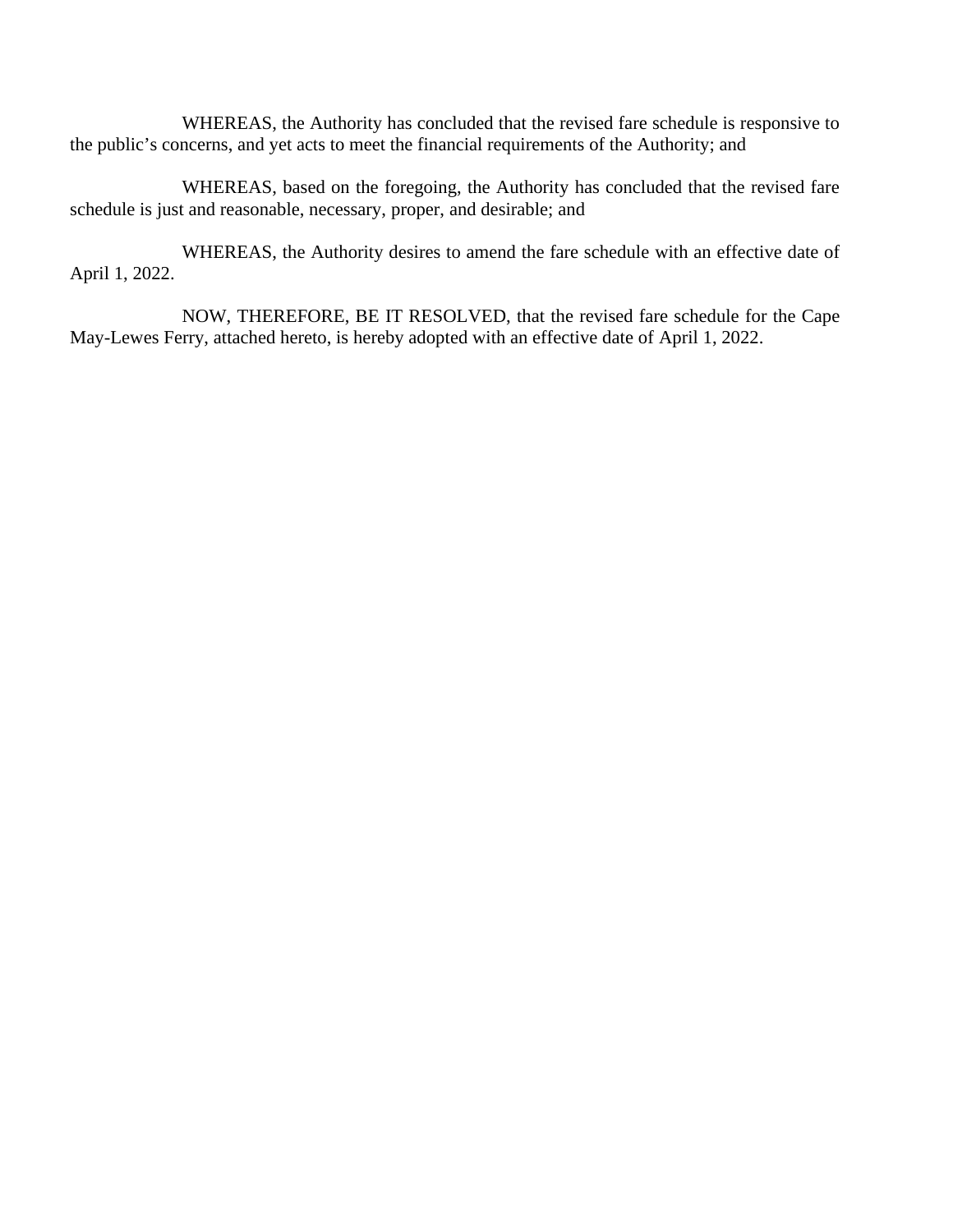| <b>Cape May-Lewes Ferry Fares</b>                                                                        |                                                    |                           |                              |                          |
|----------------------------------------------------------------------------------------------------------|----------------------------------------------------|---------------------------|------------------------------|--------------------------|
| (All Fares are One-Way Unless Noted)                                                                     |                                                    | Effective April 1, 2022   |                              |                          |
|                                                                                                          | <b>OFF</b><br><b>SEASON</b>                        | SPRING /<br><b>AUTUMN</b> | <b>HIGH</b><br><b>SEASON</b> | <b>PEAK</b>              |
|                                                                                                          | NOV-<br>APR-OCT,<br><b>MAR</b><br><b>SEP - OCT</b> |                           | <b>JUN - AUG</b>             |                          |
| <b>VEHICLES (Not Including Driver)</b>                                                                   |                                                    |                           | $(Mon. - Thu.)$              | (Weekends<br>& holidays) |
| Car, SUV, Van, Pick-up Truck (vehicles less than 20'<br>length)                                          | \$22.00                                            | \$32.00                   | \$37.00                      | \$40.00                  |
| Return-Trip Value Fare                                                                                   | \$17.00                                            | \$25.00                   | \$30.00                      |                          |
| Motorcycle or Motorbike                                                                                  | \$18.00                                            | \$26.00                   | \$31.00                      | \$31.00                  |
| 3-Wheel Motorbike                                                                                        | \$19.00                                            | \$27.00                   | \$32.00                      | \$32.00                  |
| Return-trip Value Fare                                                                                   | \$13.00                                            | \$20.00                   | \$25.00                      |                          |
| <b>Scooter</b>                                                                                           | \$9.00                                             | \$13.00                   | \$16.00                      | \$16.00                  |
| <b>Return-trip Value Fare</b>                                                                            | \$6.00                                             | \$10.00                   | \$12.00                      |                          |
| <b>OTHER VEHICLES (Not Including Driver)</b>                                                             |                                                    |                           |                              |                          |
| 20' to under 25'                                                                                         | \$26.00                                            | \$37.00                   | \$43.00                      | \$46.00                  |
| Return-Trip Value Fare                                                                                   | \$13.00                                            | \$33.00                   | \$39.00                      |                          |
| 25' to under 35'                                                                                         | \$35.00                                            | \$46.00                   | \$51.00                      | \$57.00                  |
| Return-Trip Value Fare                                                                                   | \$32.00                                            | \$42.00                   | \$47.00                      |                          |
| 35' to under 45'                                                                                         | \$42.00                                            | \$53.00                   | \$58.00                      | \$65.00                  |
| Return-Trip Value Fare                                                                                   | \$38.00                                            | \$49.00                   | \$54.00                      |                          |
| 45' to under 60'                                                                                         | \$54.00                                            | \$66.00                   | \$71.00                      | \$81.00                  |
| Return-Trip Value Fare                                                                                   | \$50.00                                            | \$62.00                   | \$67.00                      |                          |
| More than 60'                                                                                            | \$77.00                                            | \$89.00                   | \$94.00                      | \$109.00                 |
| Return-Trip Value Fare                                                                                   | \$73.00                                            | \$85.00                   | \$90.00                      |                          |
| Rewards Members One-Way Vehicle rates \$2 less in season and \$1 less off-season when booked<br>online** |                                                    |                           |                              |                          |
| <b>VEHICLE &amp; FOOT PASSENGERS</b>                                                                     |                                                    |                           |                              |                          |
| Under 6 years of age                                                                                     | <b>FREE</b>                                        | <b>FREE</b>               | <b>FREE</b>                  | <b>FREE</b>              |
| Children, age 6-13                                                                                       | <b>FREE</b>                                        | \$4.00                    | \$4.00                       | \$4.00                   |
| Return-Trip Value Fare                                                                                   |                                                    | \$3.00                    | \$3.00                       | \$3.00                   |
| Adults $(14 - 61$ years)                                                                                 | \$8.00                                             | \$10.00                   | \$10.00                      | \$10.00                  |
| Return-Trip Value Fare                                                                                   | \$6.00                                             | \$8.00                    | \$8.00                       | \$8.00                   |
| NOTE: Return-Trip Value Fares must be purchased with initial Sailing                                     |                                                    |                           |                              |                          |
| <b>BUS PASSENGERS</b>                                                                                    |                                                    |                           |                              |                          |
| Under 6 years of age                                                                                     | <b>FREE</b>                                        | <b>FREE</b>               | <b>FREE</b>                  | <b>FREE</b>              |
| Children, age 6-13                                                                                       | \$2.00                                             | \$3.00                    | \$3.00                       | \$3.00                   |
| 14 Years of age and older                                                                                | \$3.00                                             | \$5.00                    | \$5.00                       | \$5.00                   |
|                                                                                                          |                                                    |                           |                              |                          |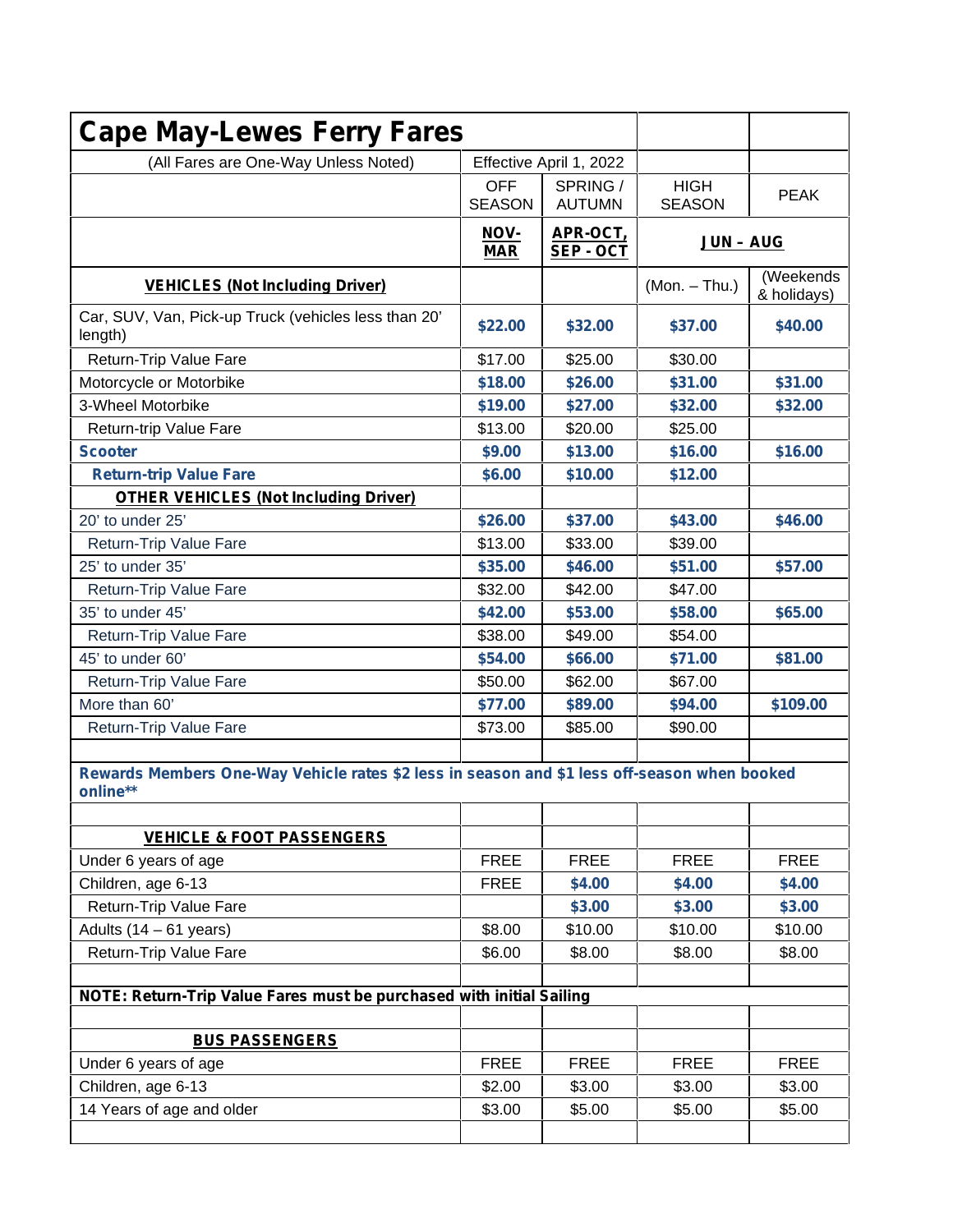| Under 6 years of age                                                                     |             |                        |             |             |
|------------------------------------------------------------------------------------------|-------------|------------------------|-------------|-------------|
|                                                                                          | <b>FREE</b> | <b>FREE</b>            | <b>FREE</b> | <b>FREE</b> |
| 6 Years of age and older                                                                 | \$4.00      | \$4.00                 | \$4.00      | \$4.00      |
|                                                                                          |             |                        |             |             |
| <b>DISCOUNT FARES &amp; FEES</b>                                                         |             |                        |             |             |
| Discount Book of Six (6) Tickets (all vehicles less than<br>20' length)                  | \$153       | \$153                  | \$153       | \$153       |
| Discount Book of Twelve (12) Tickets (all vehicles<br>less than 20' length)              | \$288       | \$288                  | \$288       | \$288       |
| Discount Book of Six (6) Tickets (Commercial<br>vehicles)                                |             | 15% off scheduled fare |             |             |
| (Not valid Memorial Day to Labor Day on Sat, Sun, or Holidays between 9 a.m. and 5 p.m.) |             |                        |             |             |
|                                                                                          |             |                        |             |             |
| Discount Book of Six (6) Adult Tickets                                                   | \$45.00     | \$45.00                | \$45.00     | \$45.00     |
| Season Pass for Passengers                                                               | \$150.00    | \$150.00               | \$150.00    | \$150.00    |
| Seniors (62+ years)                                                                      | \$6.00      | \$8.00                 | \$8.00      | \$8.00      |
| Return-Trip Value Fare                                                                   | \$5.00      | \$6.00                 | \$6.00      | \$6.00      |
| Military                                                                                 | \$6.00      | \$8.00                 | \$8.00      | \$8.00      |
| Return-Trip Value Fare                                                                   | \$5.00      | \$6.00                 | \$6.00      | \$6.00      |
| Blue & Red (First Responders                                                             | \$6.00      | \$8.00                 | \$8.00      | \$8.00      |
| Return-Trip Value Fare                                                                   | \$5.00      | \$6.00                 | \$6.00      | \$6.00      |
| Non-Refundable Reservation Cancellation Fee                                              | \$6.00      | \$6.00                 | \$6.00      | \$6.00      |
| <b>No-Show Fee</b>                                                                       | \$10.00     | \$10.00                | \$10.00     | \$10.00     |

\***PEAK FARES:** Memorial Day to Labor Day – Fri, Sat, Sun, & Holidays

\*\* **See complete requirements for Rewards Members at CMLF.com**

Tickets expire two years after purchase date **except for Season Passes, which expire December 31st of the year purchased.**

# **Employee Appreciation Program Fares**

- **1. Eligible employees pay an annual vehicle fee of \$100 instead of a per trip vehicle fare. The Employee Appreciation vehicle fare is subject to limitations and availability.**
- **2. The individual passenger fare is waived for eligible employees and their immediate family members traveling with the employee. The free individual passenger fare is subject to limitations and availability.**
- **3. Eligible employee means all active employees and retirees.**
- **4. Immediate family means an employee's spouse and/or children traveling with the employee.**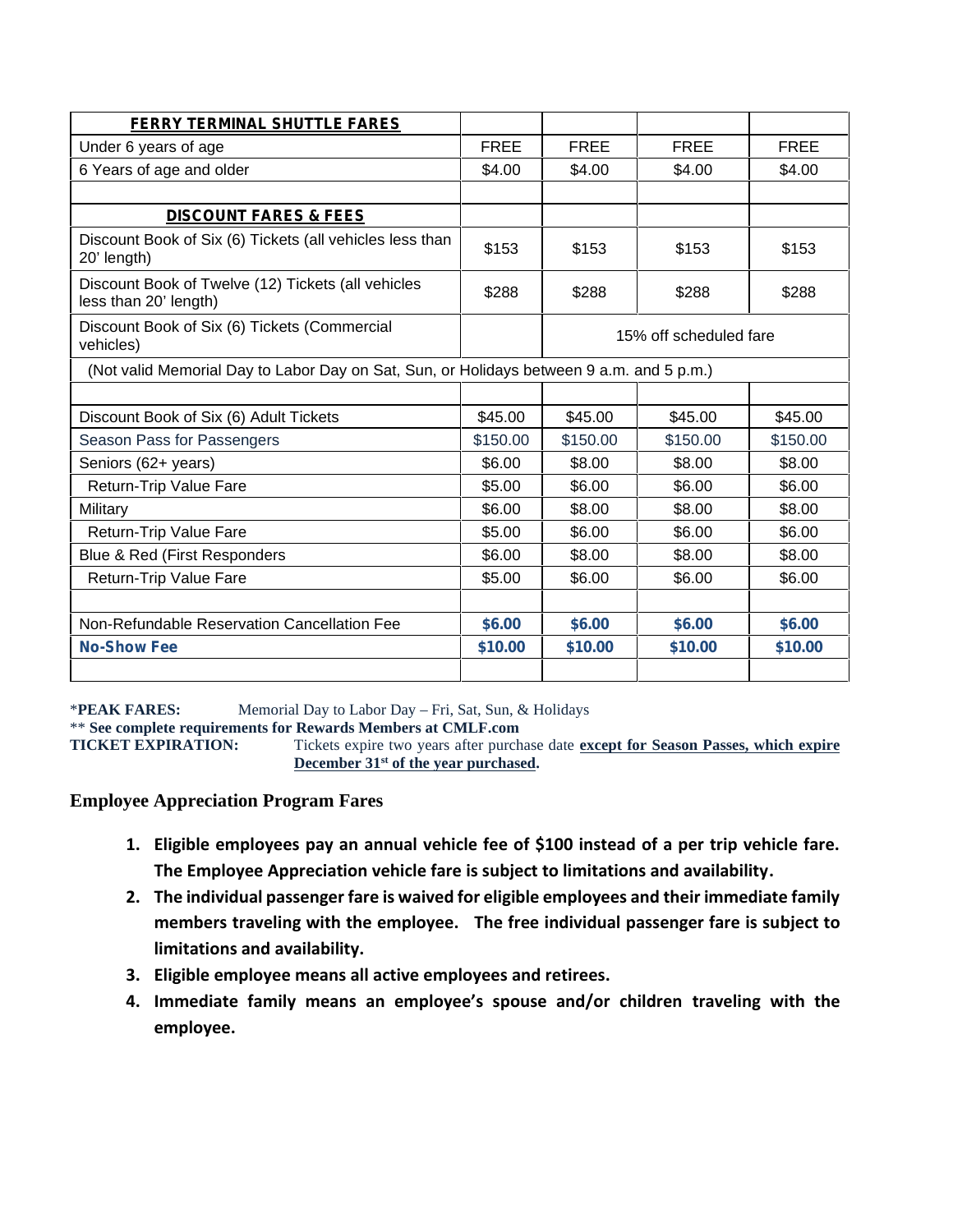## **Resolution 22-01 Executive Summary Sheet**

**Resolution:** Adoption of a revised fare schedule for the Cape May-Lewes Ferry to increase vehicle fares, reduce passenger fares, and to introduce other fares such as: a scooter fare and an annual employee vehicle fare, to implement a "No-Show" fee and increase cancelation fees, and to make permanent the "Blue and Red" discount fare for first responders.

| <b>Committee:</b>      | Budget & Finance Committee |
|------------------------|----------------------------|
| <b>Committee Date:</b> | January 19, 2022           |
| <b>Board Date:</b>     | January 19, 2022           |

## **Purpose of Resolution:**

To authorize a revised fare schedule for the Cape May-Lewes Ferry effective April 1, 2022

## **Background for Resolution:**

A revised fare schedule is proposed to increase vehicle fares by \$2 in season, and \$1 off-season, and reduce fares for children ages 6 – 13 in-season. The resolution also implements a fare for scooters that is approximately one half of the fare for 2-wheel motorbikes, makes the "Blue & Red" discount fare for first responders permanent, implements an annual employee vehicle fare and waives employee passenger fares, increases cancelation fees, and implements a "No-Show" fee. Lastly, it implements a Rewards program where customers can avoid some vehicle fare increases for pre-booking online and meeting other program requirements.

The proposed fare schedule changes include:

- A \$2 increase to in-season vehicle fares and a \$1 increase to off-season vehicles fares.
- Reduction of fares for children ages  $6 13$  by \$1 in-season.
- Implementation of a scooter fare that is one-half of the 2-wheel motorbike fare.
- An increase to the cancelation fee and the implementation of a "no-show" fee.
- No increases will be applied to any passenger and shuttle fares.
- Employee Appreciation Program fares have been added, which are subject to limitations and availability.